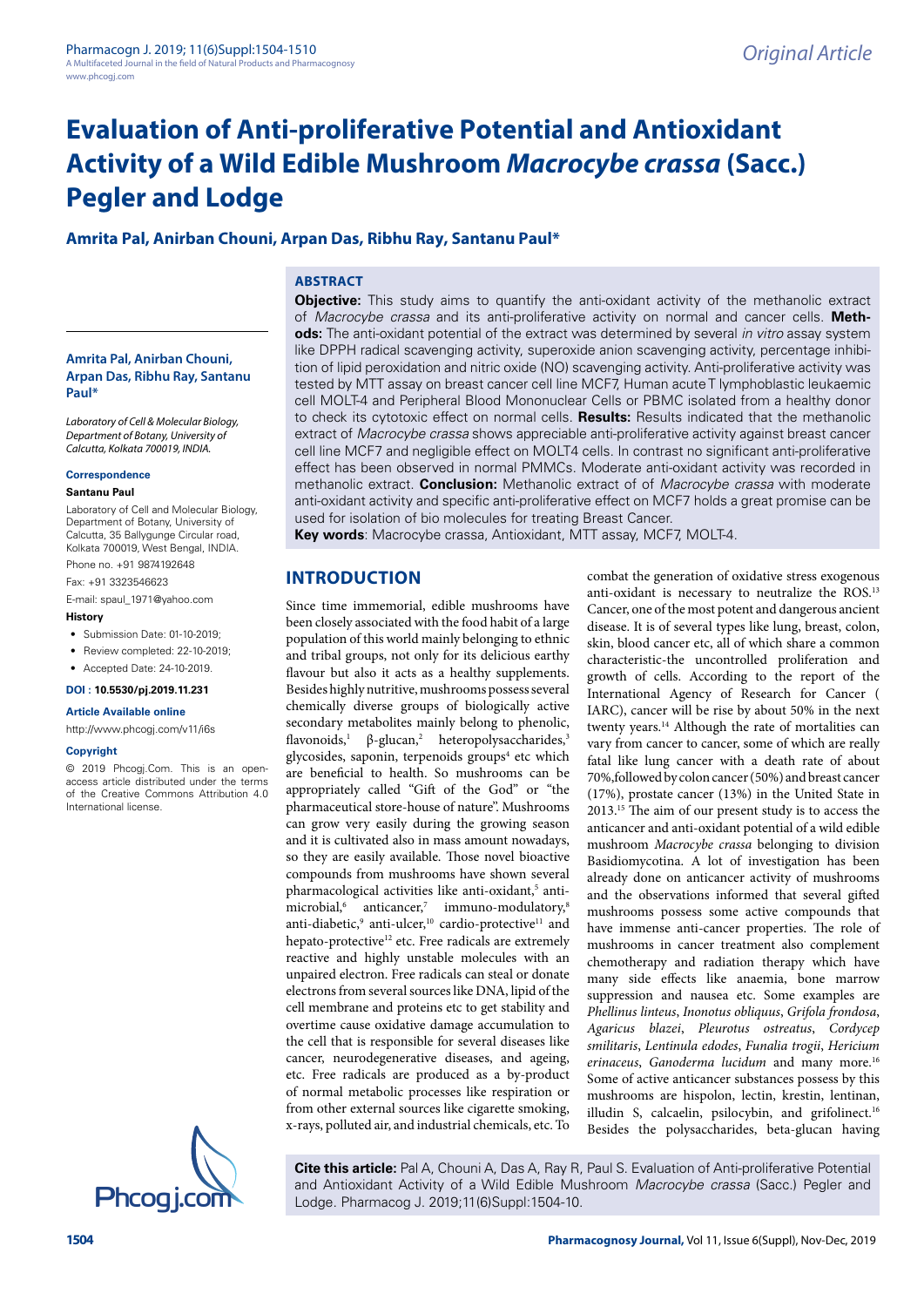the most vast and broad-spectrum activities like anticancer and immuno-stimulatory. The anticancer compounds from mushrooms possess antimitotic activity, topoisomerase inhibitor, angiogenesis inhibitor, mitotic kinase inhibitor, etc. through which it can depress the unregulating proliferation of cancer cells.<sup>16</sup> Besides this, the natural active compounds isolated from mushrooms also showed active proliferation of immune system cells, DNA repair activity, anti-oxidant activity and increase apoptosis of transformed cells. Many anticancer and anti-oxidant drugs are also available in the market but they cannot properly target or eliminate cancer cells and also pose several side effects in human health. Some negative side effects of chemotherapy, radiation therapy are, they depress the immune system and kill healthy cells as well as malignant cells. So researchers are trying to develop new anticancer drugs and therapeutic agents which are based on natural products with less toxicity that play an important role to inhibit the onset of cancer. The main focus and belief of alternative cancer treatment are that the immune system of the patient must be boosted to a healthy balance. Unlike conventional methods, alternative medicines seldom possess damaging agents. So many potentially bioactive compounds are used as drugs which are isolated from such naturally occurring mushrooms. The main motto should be "food should be our medicine and medicine should be our food".

# **MATERIALS AND METHODS**

#### **Chemicals**

All chemicals used were of analytical grade. Quercetin(SRL), Sodium nitrite(Himedia), Aluminium chloride(Merck), Sodium hydroxide(SRL), 2,2-diphenyl-1-picrylhydrazyl(DPPH)(SRL), Sodium nitroprusside, Griess reagent,RPMI 1640( Sigma Aldrich), FBS(Sigma Aldrich), Penicillin and Streptomycin (Sigma Aldrich), Thiobarbituric acid, n-Butanol, Acetic acid, PMS(SRL), 0.5% TBA, MTT[3-(4,5 dimethylthiazol-2-yl)-2,5-diphenyltetrazolium bromide(Sigma Aldrich), DMSO, Phosphate Buffer Saline, Gallic acid(Merck), Sodium carbonate(Merck), Folin Ciocalteau(Merck), methanol, Hexane, Petrolium ether.

# Collection and preparation of methanolic extract of mushroom

The specimen Macrocybe crassa (Sacc.) Pegler and Lodge was collected from the coastal area of West Bengal, India in the month of August, 2017. Their colour, size, shape was recorded. Some biochemical tests were conducted and morphological and anatomical observation was authenticated. Identification of the mushroom was performed with the help of standard literature and published work.<sup>17</sup>The voucher specimen (CUH/FN/CN/SP/04) has been deposited in Department of Botany, University of Calcutta.

The fruit bodies were then cleaned to remove residual compost and dried to remove moisture content. Then the fruit bodies were grounded into a fine powder. 20 gram of mushroom powder was weighed and mixed with 65 ml of pet-ether, to obtain pet-ether extract which kept for 48 hours at room temperature and then filtered. The residue was airdried to evaporate out pet-ether and then added 30 ml of hexane and kept for 48 hours and filtered. The residue was air-dried to evaporate out hexane and added 60 ml of ethyl acetate and kept it for 72 hours and filtered. In the dried residue 90 ml of methanol was added and shaken continuously for 10-15 minutes at regular intervals and filtered after 96 hours. The filtrate was evaporated to form a sticky methanolic fraction. It was collected, labelled, weighed and kept in a microcentrifuge tube covered with parafilm at  $4^{\circ}$ C for future use. From this fraction a master stock solution of 5 mg/ml was prepared with DMSO, labelled, covered with parafilm and kept at  $4^{\circ}$ C for future use. The yield percentage of the extract was calculated based on the dry weight as:

Where, W1= weight of the extract after solvent evaporation

W2= weight of the minced mushroom

#### Cell line and culture

The cell line used for the study is MCF7, MOLT-4. Cell line was cultured at  $1\times10^5$  cells/ml in RPMI 1640 supplemented with 2 mM L-glutamine, 10% (v/v) heat inactivated FBS, 10 U/ml penicillin and streptomycin and maintained in humidified 5%  $\rm CO_2$  incubator (HF90).<sup>18</sup> MCF 7 is a breast cancer cell line isolated from a 69-years-old Caucasian woman.<sup>19</sup> It is characterised by the presence of estrogens and progesterone receptors.<sup>20</sup>MOLT-4 is a human acute T lymphoblastic leukaemic cell line.

# Determination of total phenol content of mushroom extract

Total phenol content of methanol extract was determined according to the method of Mridha et al.<sup>21</sup> and Singleton VL et al.<sup>22</sup> using folinciocalteu as a reagent and gallic acid as standard. The results were expressed as µg of gallic acid equivalent (GAE) per mg of the dry weight of the extract. An equal volume of 0.2 N of folin-ciocalteu and the crude extract was mixed and incubated for 3 minutes in dark. Then added 10% sodium carbonate and the mixture was vortexed and incubated for 90 minutes at 25<sup>o</sup>C. After incubation, O.D. values were taken in a spectrophotometer at 725 nm. The experiment was performed in duplicates for each concentration.

# Determination of total flavonoid content of mushroom extract

According to the method of Mridha et al.<sup>20</sup> and Kamtekar et al.<sup>23</sup> total flavonoid content of methanol extract was determined. From the standard curve of quercetin, the flavonoid content was calculated and the result was expressed as µg of quercetin equivalent per mg of dry extract. 4 ml of distilled water and 1 ml of aliquot was mixed followed by the addition of 5% sodium nitrite. After 5 minutes of incubation, 10% aluminium chloride and 1 M NaOH was added. The volume of the mixture made up to 10 ml by addition of distilled water and absorbance was taken at 510 nm. The experiment was done in duplicates for each concentration.

#### Determination of DPPH radical scavenging activity of methanolic extract

DPPH radical scavenging activity was evaluated according to the method of Bloiss *et al*.<sup>24</sup> and Mridha *et al*.<sup>20</sup>.500 µl of DPPH (0.1 mM) was mixed with 500 µl of extract (concentration ranging 10,20,40,60,80,100 µg/ml). The mixture was vortexed and incubated for 30 minutes in dark at room temperature. After incubation, the absorbance was measured at 517 nm. The experiment was done in duplicates for each concentration. The percentage of DPPH scavenging was calculated according to the following formula:

Percentage DPPH scavenging = [Absorbance (control) – Absorbance (sample)/Absorbance (control)] ×100.

#### Determination of superoxide anion scavenging activity of mushroom extract

According to the method of Kakkar et al.<sup>25</sup> and Mridha et al.<sup>20</sup> the superoxide anion scavenging activity was estimated. Various concentration (10, 50, 80,100 and 200 µg/ml) of methanolic extract of mushroom was taken and to each 200 µl of nitroblue tetrazolium (NBT), tris-HCl buffer, nicotinamide adenine dinucleotide (NADH), PMS was added. The reaction mixture was vortexed and incubated for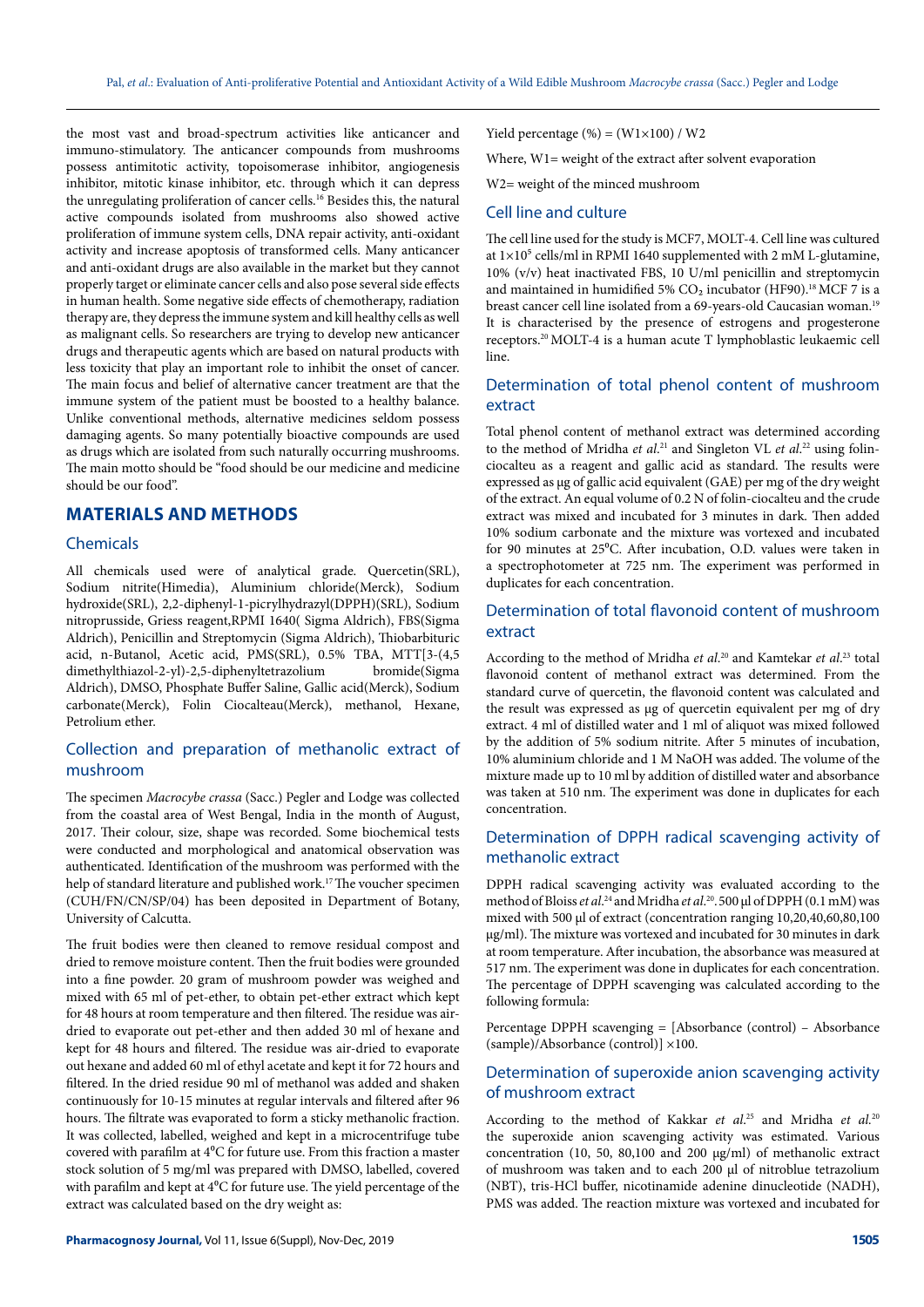5 minutes at 25⁰C in dark. The absorbance was measured at 560 nm. Superoxide radical scavenging activity was measured according to the following formula:

Percentage superoxide radical scavenging = [Absorbance (control) – Absorbance (sample)/Absorbance (control)] ×100

Determination of percentage (%) inhibition of lipid peroxidation by mushroom extract

For determination of percentage inhibition of lipid peroxidation by mushroom extract, thiobarbituric acid-reactive species (TBARS) assay was used.<sup>26</sup> 100 µl mushroom extract and 10%  $(v/v)$  egg homogenate were added in a test tube and the volume of the mixture made up to 1 ml by adding distilled water. 0.07 M FeSO<sub>4</sub> was added and the mixture was incubated for 30 minutes. Acetic acid (pH 3.3), TBA in 1% SDS, was added and the reaction mixture was vortexed and heated at 95°C for an hour. After cooled down, butanol was added to the reaction mixture and the tubes were centrifuged at 3000 rpm for 10 min. The upper organic layer was separated out and the absorbance was measured at 532 nm.

Percentage inhibition of lipid peroxidation by methanolic extract of the mushroom was calculated according to the following formula :

[Absorbance(control) – Absorbance(sample) / Absorbance (control)]  $\times$  100

# In-vitro nitric oxide (NO) scavenging activity of mushroom extract

Nitric oxide scavenging assay of the mushroom extract was done according to the method of Marcocci et al.<sup>27</sup> and Garrat et al.<sup>28</sup> Several concentration of mushroom extract (100,200,400,600,800 and 1000 µg/ml) was prepared with phosphate buffer saline along with a control set in which an equal amount of phosphate buffer present but without mushroom extract. 400 µl of sodium nitroprusside (10 mM) was added to each reaction mixture and incubated for 180 minutes at room temperature for the generation of NO. Under the aerobic condition, NO react with oxygen to produce nitrite ions, the amount of which can be measured by Griess reagent. The scavengers of nitric oxide compete with oxygen and thus reduce or inhibit the nitrite ion production. After incubation, 500 µl of Griess reagent [1% sulphanilamide in 2.5% phosphoric acid and 0.1% N-(1-naphthyl) ethylenediamine dihydrochloride] was added. The absorbance of the reaction mixture was taken at 546 nm. The chromophore (azo dye) produced as a result of diazotisation of nitrite ions with sulphanilamide and subsequent coupling with ethylenediamine dihydrochloride.

Percentage of nitric oxide radical scavenging by methanolic extract of the mushroom was calculated according to the following formula:

[Absorbance (control) – Absorbance (sample) / Absorbance (control)]  $\times$  100

# Cell viability assay

The methanolic fraction of Macrocybe crassa was dissolved in DMSO. In a 96-well plate cells were seeded at  $5 \times 10^4$  cells/well with four different concentration of extract-10, 40, 80 and 100 µg/ml and observed at 48 hours' time point employing MTT cell viability assay.<sup>16</sup> In 96-well plate  $5 \times 10^4$  cells were incubated in duplicate at different concentration of methanolic extract of Macrocybe crassa in a final volume of 200 µl for 48 hours at 37°C. MTT (5 mg/ml) solution was added to each well two hours before the completion of the incubation time, cell viability was spectrophotometrically measured at 560 nm. 100% lysis was obtained by lysing the cells in 5% SDS lysis buffer, and absorbance of 100% lysed cell sample was also measured at 560 nm.

The percentage of cell viability was calculated as mentioned below:

% cell viability = (O.D. sample – O.D. 100%lysis) / (O.D. 0%lysis – O.D.  $100\%$ lysis)  $\times 100$ 

# **RESULTS**

#### Myco-chemical analysis

The extract was brown in colour and sticky in nature with an extractive value of 5.8%.

#### Total phenol content

The presence of total phenol in methanolic extract of Macrocybe crassa was evaluated using folin-ciocalteu as a reagent and gallic acid as standard. The results were expressed as mg of gallic acid equivalent per gram of dry extract. From the equation  $y=0.0153x+0.1214$ ,  $r^2=0.9864$  $(x =$  gallic acid concentration,  $y =$  absorbance of *Macrocybe crassa* methanolic extract), obtained from the standard curve of gallic acid, the total phenol content is calculated to be  $36.64 \pm 0.19$  mg of Gallic acid equivalent per gram of dry weight of the extract. (Table 1).

#### Total flavonoid content

The presence of total flavonoid in methanolic extract of Macrocybe crassa was evaluated using aluminium chloride assay and quercetin as standard. The results were expressed as mg of quercetin equivalent per gram of dry extract. From the equation  $y=0.0013x+0.002$ ,  $r^2=0.9686$  $(x =$  quercetin concentration,  $y =$  absorbance of *Macrocybe crassa* methanolic extract), obtained from standard curve of quercetin, the total flavonoid content is calculated to be  $14.99 \pm 0.19$  mg of Quercetin equivalent per gram of dry weight of extract (Table 1).

#### DPPH radical scavenging assay

DPPH is a stable  $N_2$  centred free radical, produces violet colour in methanolic solution with a maximum absorption at 517 nm. Antioxidant molecules can quench DPPH and converted it to a colourless product i.e. 2, 2-diphenyl-1-hydrazine and as a result absorbance is decreased at 517 nm.<sup>29</sup>

With different concentration of methanolic extract, the DPPH radical scavenging assay was carried out. Results show that the increase in the percentage of scavenging is linearly proportional to the increase in concentration (Figure 1a).

The activity ranged from 5.81% to 14.36% at concentration from 10 to 100  $\mu$ g/ml. EC<sub>50</sub> value is the effective concentration at which the free radicals scavenging is 50%.  $EC_{50}$  value was not obtained under the experimental concentration (Table 2).

#### Superoxide anion radical scavenging assay

Superoxide radicals are generated through by-products of normal metabolic processes or through addition of one electron to molecular

#### **Table 1: Total Phenol and Flavonoid content of the methanolic extract of Macrocybe crassa. All the results are the mean value of three independent experiments with standard deviation.**

| <b>Total Phenol Content</b>       | <b>Total Flavonoid Content</b>      |
|-----------------------------------|-------------------------------------|
| (mg Gallic acid equivalent / gram | (mg of Quercetin equivalent / gram) |
| of dry weight)                    | of dry weight)                      |
| $36.64 \pm 0.19$                  | $14.99 \pm 0.19$                    |

#### **Table 2: Antioxidant potential of the methanolic extracts of Macrocybe crassa tested in the study.**

| <b>Antioxidant Assay</b>               | $EC_{\text{eq}}$ Value ( $\mu$ g/mL) |
|----------------------------------------|--------------------------------------|
| DPPH radical scavenging activity       | >100                                 |
| superoxide anion scavenging activity   | > 200                                |
| Lipid peroxidation scavenging activity | 66                                   |
| Nitric Oxide (NO) scavenging activity  | ${}_{< 100}$                         |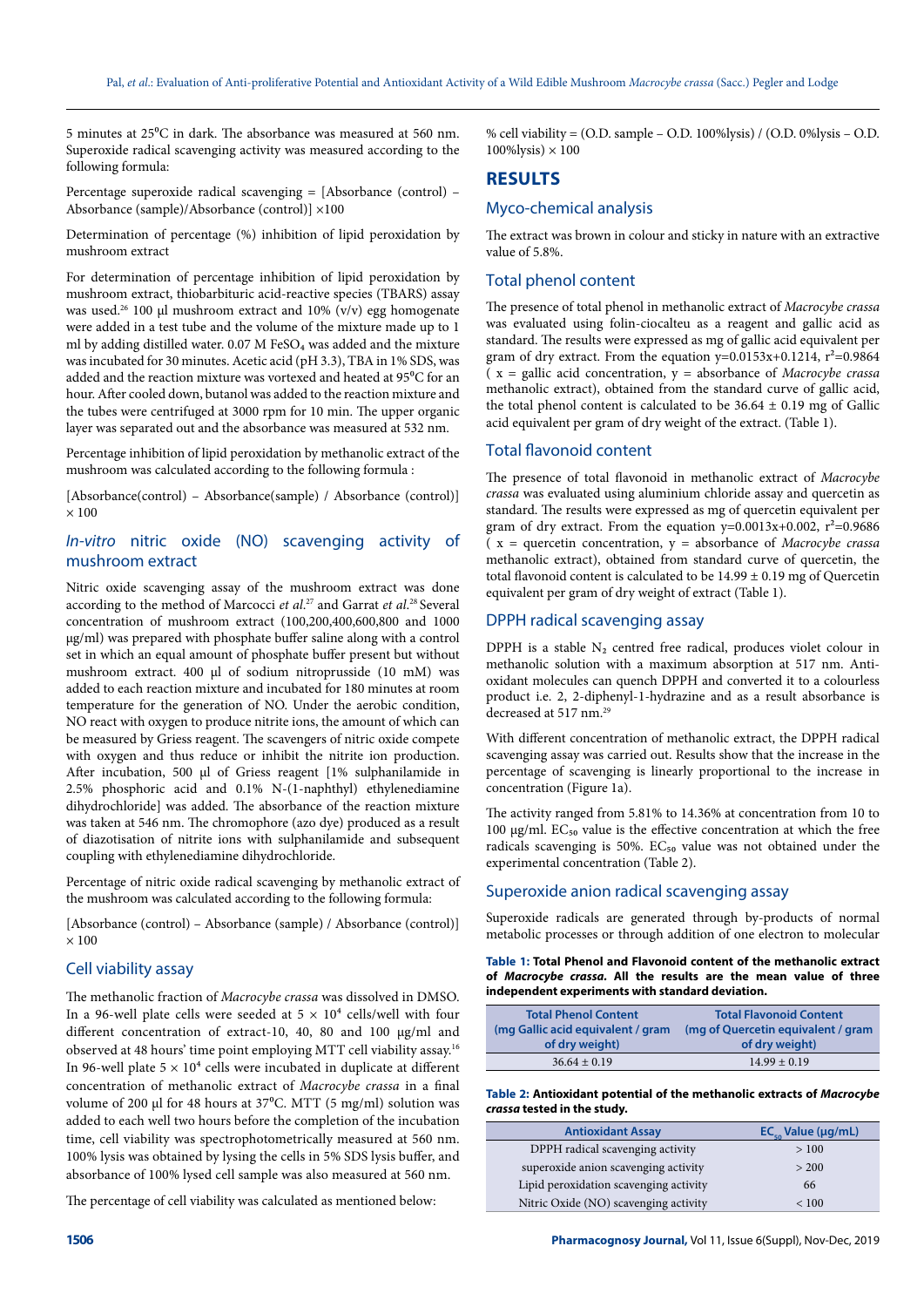oxygen. From ROS other harmful ROS can be generated that cause cellular damages.<sup>30</sup> Anti-oxidant molecules scavenge this radicals and provide protection from damaged.

The superoxide radicals scavenging activity of methanolic extract of Macrocybe crassa, was evaluated with several concentration of the extract (10, 50, 80, 100 and 200 µg/ml). The scavenging activity increases linearly with increasing concentration of the extract. At concentration 10, 80 and 200 µg/ml the scavenging activity were 32.7%, 40.6% and  $46.3\%$  respectively (Figure 1b).  $EC_{50}$  value was not obtained under experimental concentration, indicating that methanolic extract of Macrocybe crassa is moderate potent in superoxide radical scavenging activity (Table 2).

#### Inhibition of lipid peroxidation assay

TBARS assay using egg yolk as a source lipid is a well-known method for determination of inhibition of lipid peroxidation. Several concentration of methanolic extract of the mushroom Macrocybe crassa were prepared (10, 20,40,60,80 and 100 µg/ml) and tested. Result showed an increase in inhibition that is proportional to the linear increase of extract concentration. The inhibition ranges from 10.6% to 68% at a concentration of 20-100  $\mu$ g/ml. The EC<sub>50</sub> value was calculated to be 66 µg/ml (Figure 1c). Thus the assay shows that the methanolic extract of Macrocybe crassa have a good to moderate anti-oxidant activity in terms of inhibition of lipid peroxidation across the range of concentration studies (Table 2).

#### In-vitro NO radicals scavenging assay

The methanolic extract of the mushroom showed a concentration dependence reduction of nitric oxide generation as indicated by decreasing in absorbance at 546 nm. At 100 µg/ml concentration, the NO scavenging was 63.86% and at 1000 µg/ml concentration, the

scavenging was 75.56% (Figure 1d). With increasing concentration of the extract, NO scavenging is also increased as indicated by O.D values (Table 2).

#### Cell viability test

The methanolic fraction of Macrocybe crassa shows an appreciable anti-proliferative effect on the breast cancer cell line MCF7 when subjected to cell viability test at the time point of 48 hours. The data shows a concentration dependence increase of anti-proliferative activity. The IC<sub>50</sub> (inhibitory concentration) value is  $34.3 \pm 1.47$  µg/ ml. Moderate anti-proliferative effect was recorded from Human acute T lymphoblastic leukaemic cell MOLT-4 with an  $IC_{50}$  value of  $141.14 \pm 3.53$  µg/ml (Table 3). Negligible cytotoxic effect was seen in case of Peripheral Blood Mononuclear Cells or PBMC isolated from healthy donor (Figure 2). Hence, it can be concluded that the cytotoxic effect was cancer cell specific as no such deviation in cell viability was recorded from normal PBMC.

#### **DISCUSSION**

Cells of humans as well as other organisms are constantly exposed to a wide range of oxidizing agents. Excess production of oxidants can cause oxidative stress which leads to several chronic diseases. Therefore, increased consumption of food that contains high levels of antioxidants has been recommended to prevent or reduce the amount of the oxidative stress caused by free radicals. It is a well-known fact that

Table 3: IC<sub><sub>50</sub></sub> values of the methanolic extract of *Macrocybe crassa* in the **MTT assay tested in the following cell line in this study. All the results are the mean value of three independent experiments with standard deviation.** 

Methanolic extract of Macrocybe crassa MCF-7 MOLT-4

IC<sub>50</sub> value (μg/mL)  $34.3 \pm 1.47$  141.14  $\pm 3.53$ 



**Figure 1:** DPPH, superoxide, lipid peroxidase and nitric oxide radical scavenging activity of Macrocybe crassa.

Percentage of DPPH (a), Superoxide (b), Lipid peroxidase (c) and Nitric oxide (d) radical scavenging activity of methanolic extract of Macrocybe crassa of different concentration. Each column denotes mean ± standard deviation value of three independent experiments.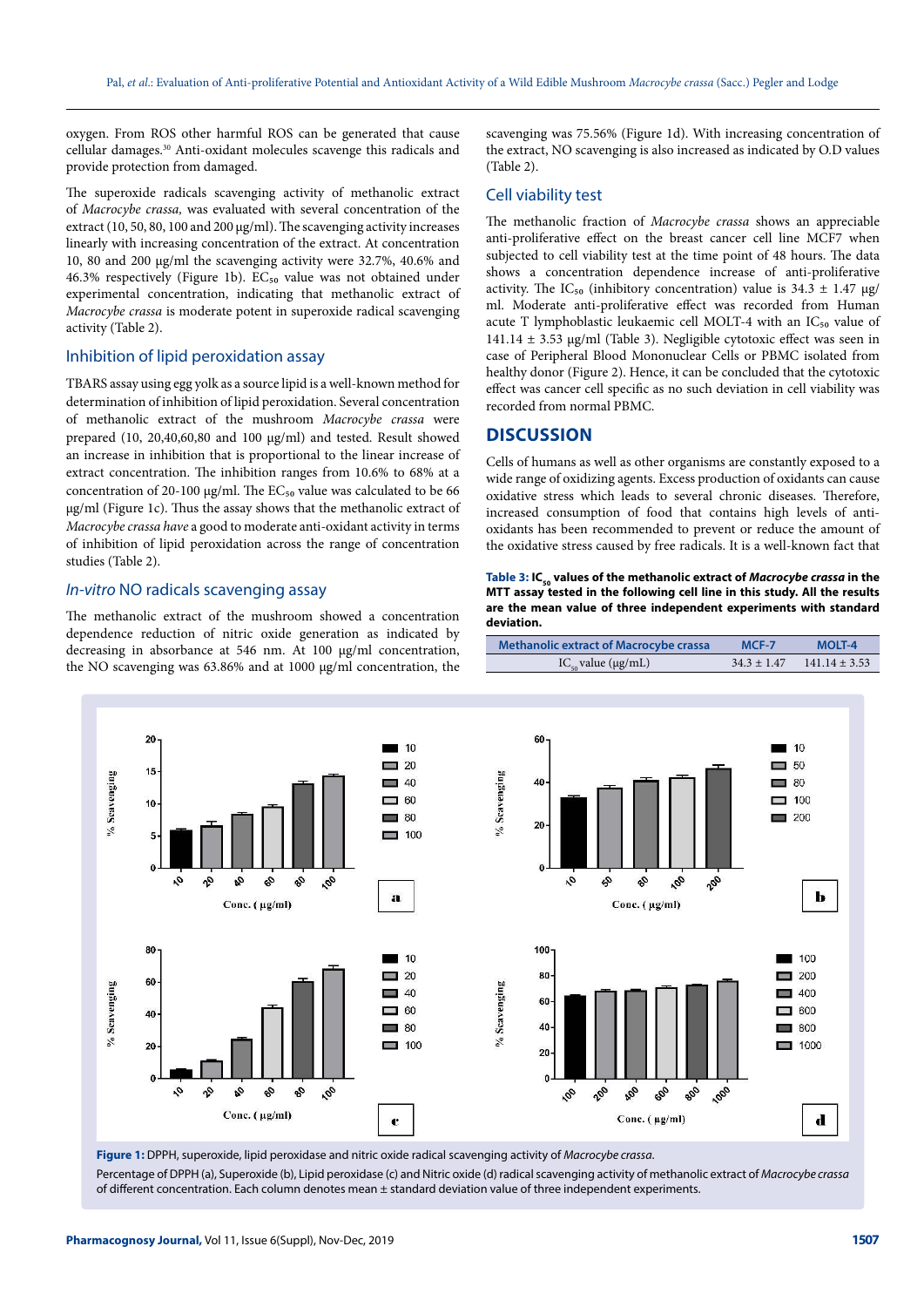

**Figure 2:** Effect of methanolic extract of *Macrocybe crassa* on two different cancer cell lines.

Effect of methanolic extract of Macrocybe crassa (10-100µg/ml) by MTT assay against MCF-7, MOLT-4 and normal PBMC isolated from healthy individual at 48h time point. Each line graph represents the Mean value  $\pm$ Standard Deviation of three individual experiments in duplicate.

mushrooms are good source of protein and other necessary nutrients but in this study our objective was to find biological activity of wild edible mushroom Macrocybe crassa in terms of its anti-oxidant activity as well as its anti-proliferative potential against cancer cells. Results depicts the fact that methanolic extract contain moderate anti-oxidant activity.

Phenolic compounds consists of a vast group of phytochemicals that account for most of the anti-oxidant activity. On the other hand, flavonoid compounds are the large group of naturally occurring phenolic compounds, which occurs both in Free State and as glycosides. Hence, total phenol and flavonoid content depict an overall idea about the anti-oxidant property of any extract. In this study it is also evident that moderate quantity of total phenol and flavonoid present in the methanolic extract. This biochemical data corroborate the moderate anti-oxidant activity in case of DPPH radical scavenging activity, superoxide anion scavenging activity, percentage inhibition of lipid peroxidation and nitric oxide (NO) scavenging activity as described in the result section. These results reflect the moderate antioxidant property of the methanolic extract which add on nutraceutical value of Macrocybe crassa. On the other hand is has shown robust anti-proliferative activity in human breast cancer cell line MCF7 and moderate activity on human T cell Acute Lymphoblastic Leukemia cell line, MOLT4. Anti-proliferative activity was cancer cell specific as the methanolic extract did not show any noticeable anti-proliferative activity in case of normal PBMC. Hence, the methanolic extract of Macrocybe crassa can be tapped to isolate and purify novel compounds in future to develop drugs to combat breast cancer.

#### **CONCLUSION**

Gradually mushrooms become an integral part of our lives. They are taken as food, used for the isolation of naturally occurring bioactive compounds. In this study the mushroom from Basidiomycotina division Macrocybe crassa is selected. This is a wild non-toxic, edible mushroom. In the present study anti-proliferative potential of methanolic extract of this mushroom is carried out and showed an appreciable anti-proliferative effect on the breast cancer cell line MCF7. Moderate anti-proliferative activity was observed in MOLT4 cells. The anti-proliferative effect was found to be cancer cell-specific as no such effect in cell viability was recorded from normal PBMC. Oxidative stress plays a frontier role as a link between environmental toxicity with the multistage carcinogenic process. Inside the living system, the generation of oxidative stress occurs due to imbalance of the formation of Reactive Oxygen Species i.e. ROS and their endogenous neutralization by the process of quenching of the free radicals. Formation of ROS is an inevitable natural process. Our study show that the methanolic extract of the mushroom Macrocybe crassa possesses moderate anti-oxidant activity as indicated by the results of DPPH, superoxide radical and invitro NO scavenging assay. So it can be concluded that this extract can be tapped for isolation of potent anticancer drugs.

#### **ACKNOWLEDGEMENT**

The authors are indebted to UGC-CAS programme at the Department of Botany, University of Calcutta for financial support.

#### **CONFLICT OF INTEREST**

The authors report no conflict of interest.

#### **AUTHOR CONTRIBUTION**

Prof. Santanu Paul design the study. Ms. Amrita Pal and Ribhu Ray collected and dried the mushroom specimen. Arpan Das prepared the methanolic extract and performed the laboratory tests with the help of Amrita Pal and Anirban Chouni. Priya K Gopal performed the cell viability assay. Prof. Santanu Paul and Arpan Das analysed data and wrote the manuscript. All authors approved the final manuscript.

#### **REFERENCES**

- Khatua S, Acharya K. Anti-oxidant and antimicrobial potentiality of quantitatively analysed ethanol extract from macrocybe crassa. Int J Pharm Sci Rev Res. 2014;29(2):53-60.
- 2. Samanta S, Maity K, Nandi AK. A glucan from an ectomycorrhizal edible mushroom Tricholoma crassum (Berk.) Sacc.: Isolation, characterization, and biological studies. Carbohydr Res. 2013;367:33-40.
- 3. Patra P, Bhanja SK, Sen IK. Structural and immunological studies of hetero polysaccharide isolated from the alkaline extract of Tricholoma crassum (Berk.) Sacc. Carbohydr Res. 2012;362:1-7.
- 4. Acharya K, Khatua S, Sahid S. Pharmacognostic standardization of macrocybe crassa: An imminent medicinal mushroom. Res J Pharm Technol. 2015;8(7):860- 6.
- Khatua S, Paul S, Acharya K. Mushroom as the potential source of new generation of anti-oxidant: A review. Res J Pharm Technol. 2013;6(5):496-505.
- 6. Giri S, Biswas G, Pradhan P, Mandal SC, Acharya K. Antimicrobial activities of basidiocarps of wild edible mushrooms of West Bengal, India. Int J PharmTech Res. 2012;4(4):1554-60.
- 7. Chatterjee S, Biswas G, Chandra S, Saha GK, Acharya K. Apoptogenic effects of Tricholoma giganteum on Ehrlich's ascites carcinoma cell. Bioprocess Biosyst Eng. 2013;36(1):101-7.
- 8. Nandi AK, Sen IK, Samanta S. Glucan from hot aqueous extract of an ectomycorrhizal edible mushroom, Russula albonigra (Krombh.) Fr.: structural characterization and study of immunoenhancing properties. Carbohydr Res. 2012;363:43-50.
- 9. Biswas G, Acharya K. Hypoglycemic activity of ethanolic extract of Astraeus hygrometricus (Pers.) Morg. in alloxan-induced diabetic mice. Int J Pharm Pharm Sci. 2013;5:391-4.
- 10. Chatterjee A, Khatua S, Chatterjee S. Polysaccharide-rich fraction of Termitomyces eurhizus accelerate healing of indomethacin induced gastric ulcer in mice. Glycoconj J. 2013;30(8):759-68.
- 11. Biswas G, Rana S, Sarkar S, Acharya K. Cardioprotective activity of ethanolic extract of Astraeus hygrometricus (Pers.) Morg. Pharmacologyonline. 2011;2:808-17.
- 12. Chatterjee S, Dey A, Dutta R, Dey S, Acharya K. Hepatoprotective effect of the ethanolic extract of Calocybe indica on mice with CCl 4 hepatic intoxication. Int J PharmTech Res. 2011;3(4):2162-8.
- 13. Chouni A, Paul S. A Review on Phytochemical and pharmacological potential of Alpinia galanga. Pharmacogn J. 2018;10:9-15.
- 14. Wild BWS and CP. World Cancer Report 2014.
- 15. Cancer Facts & Figures 2013. Atlanta Am Cancer Soc. 2013.
- 16. Patel S, Goyal A. Recent developments in mushrooms as anti-cancer therapeutics: A review. Biotech. 2012;2(1):1-15.
- Verma RK, Pandro V. Diversity of Macro-fungi in central India-X : edible mushrooms Macrocybe Diversity of macro-fungi in central India-X : Edible mushrooms Macrocybe crassa and Macrocybe lobayensis. 2017.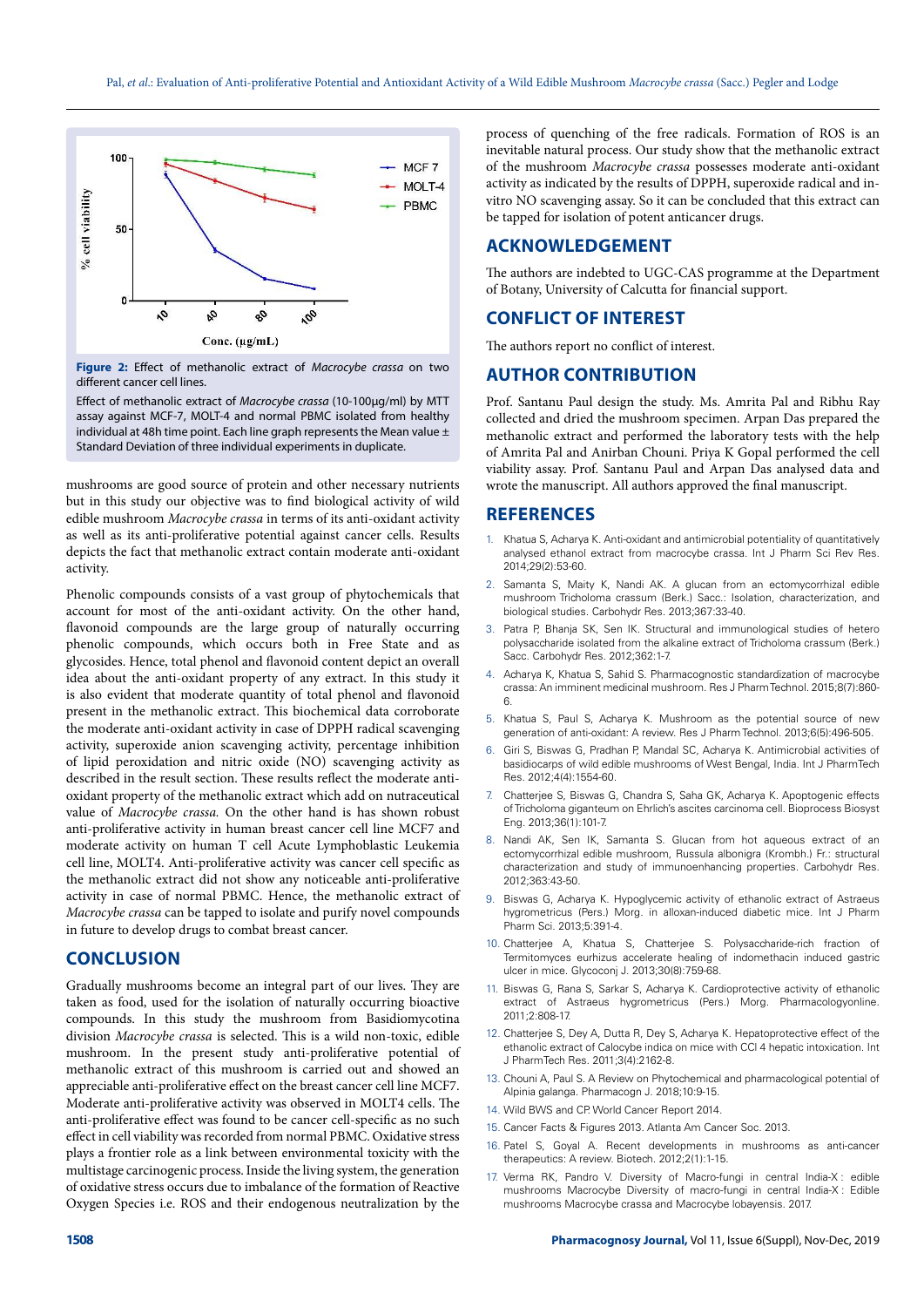- 18. Gopal PK, Paul M, Paul S. Curcumin induces caspase mediated apoptosis in JURKAT cells by disrupting the redox balance. Asian Pacific J Cancer Prev. 2014;15(1):93-100.
- 19. Lee AV, Oesterreich S, Davidson NE. MCF-7 Cells Changing the course of breast cancer research and care for 45 years. J Natl Cancer Inst. 2015;107(7):1- 4.
- 20. Hevir N, Trošt N, Debeljak N, Lanišnik Rižner T. Expression of estrogen and progesterone receptors and estrogen metabolizing enzymes in different breast cancer cell lines. Chem Biol Interact. 2011;191(1):206-216.
- 21. Mridha A, Nandi C, Pal R, Paul S. Studies on few fresh water green algal species reveals Spirogyra triplicata as the repository of high phenolic and flavonoid content exhibiting enhanced anti-oxidant property. J Pharmacogn Phytochem. 2017;6(4):1291-7.
- 22. Singleton VL, Orthofer R, Lamuela-Raventós RM. Analysis of total phenols and other oxidation substrates and anti-oxidants by means of folin-ciocalteu reagent. Methods Enzymol. 1999;299:152-78.
- 23. Kamtekar S, Keer V, Patil V. Estimation of phenolic content , flavonoid content, anti-oxidant and alpha amylase inhibitory activity of marketed polyherbal formulation. 2014;4(09):61-5.

# **GRAPHICAL ABSTRACT**

- 24. Blois MS. Anti-oxidant determinations by the use of a stable free radical. Nature. 1958;181(4617):1199-200.
- 25. Kakkar P, Das B, Viswanathan PN. A modified spectrophotometric assay of superoxide dismutase. Indian J Biochem Biophys. 1984;21(2):130-2.
- 26. Banerjee A, Dasgupta N, De B. In vitro study of anti-oxidant activity of Syzygium cumini fruit. Food Chem. 2005;90(4):727-33.
- 27. Marcocci L, Maguire JJ, Droylefaix MT, Packer L. The Nitric Oxide-Scavenging Properties of Ginkgo Biloba Extract EGb 761. Biochem Biophys Res Commun. 1994;201(2):748-55.
- 28. Johnson EI. The quantitative analysis of drugs. By DC Garratt. J Pharm Pharmacol. 1964;16(11):772.
- 29. Reis FS, Martins A, Barros L, Ferreira ICFR. Anti-oxidant properties and phenolic profile of the most widely appreciated cultivated mushrooms: A comparative study between in vivo and in vitro samples. Food Chem Toxicol. 2012;50(5):1201-7.
- 30. Liu J, Jia L, Kan J, Jin C. In vitro and in vivo anti-oxidant activity of ethanolic extract of white button mushroom (Agaricus bisporus). Food Chem Toxicol. 2013;51:310-6.



#### **ABOUT AUTHORS**



**Amrita Pal** is a Senior Research Fellow at the "Laboratory of Cell and Molecular Biology"; Department of Botany; University of Calcutta; West Bengal, India.



Anirban Chouni is a Senior Research Fellow at the "Laboratory of Cell and Molecular Biology"; Department of Botany; University of Calcutta; West Bengal, India.



**Arpan Das** has performed MSc dissertation project at the "Laboratory of Cell and Molecular Biology", Department of Botany, University of Calcutta; West Bengal, India.